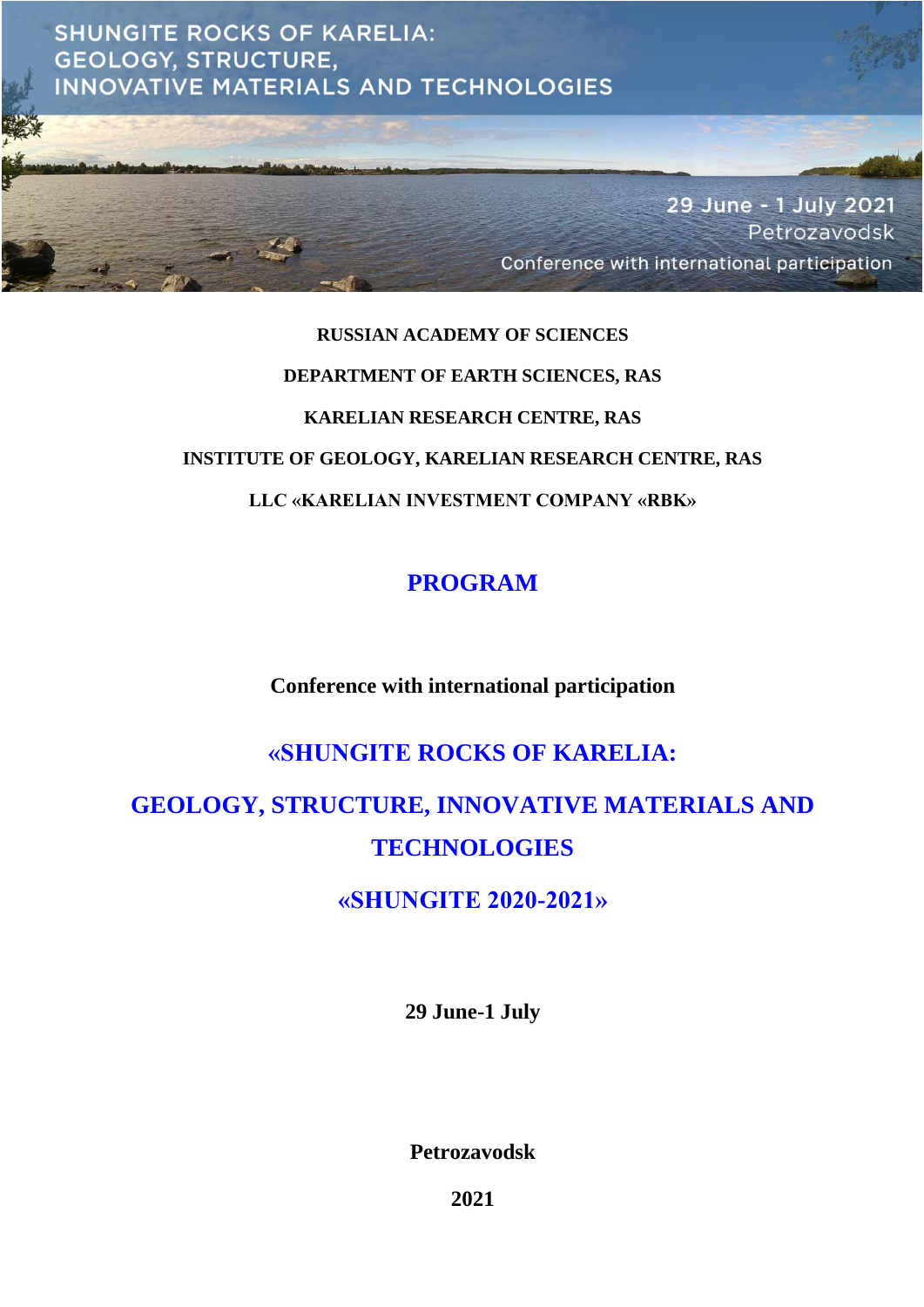#### **June, 29**

#### **Conference Hall of Institute of Geology KRC RAS,**

Room 422, Puskinskaya, 11, Petrozavodsk

#### and

#### **on-line ZOOM**

| 9.00-10.00 | <b>Registration</b> |                                          |
|------------|---------------------|------------------------------------------|
|            |                     | Conveners: Kovalevski V.V., Deines Yu.E. |

- *10.00-10.10 Opening of the conference. Dr. Svetov S.A.*
- *10.10-10.30 Deines Yu.Е., Romashkin A.E., Rychanchik D.V. (Petrozavodsk)* Geological and Geophysical Investigations of Shungite Rocks of the Onega Synclinorium in the XXI **Century**
- *10.30-10.50 Chabanyuk D.A., Matveev V.A. (Petrozavodsk)* Shungite Materials of the Zazhogino deposit, LLC NPK "Carbon-Shungit"

*Section "Geological structure of shungite deposits"*

*10.50-11.10 Filippov M.M., Deines Yu.E. (Petrozavodsk)* Prospects for the Discovery of a Shungite Deposit at the Nikonova Gora

*Section "Litho- and geochemistry of shungite rocks; mineralogy of carbon and shungite rocks"*

- *11.10-11.30 Kovalevski V.V. (Petrozavodsk)* Shungite Carbon Structural Features and Application to Technological Processes
- *11.30-11.50 Break*
- *11.50-12.10 Van Zuilen M.A, Qu Y., Lepland A. (Trondheim)* Structurally Heterogeneous Carbonaceous Matter And Mineral Templating Induced Graphitization In Karelian Shungite Rocks
- *12.10-12.30 Paiste K., Fike D.A., Kirsimäe K., Mänd K., Paiste P., Jones C., Lepland A., Prave A.R., Romashkin A.E. (St. Louis)* Testing The Global Significance Of The Sulfur Isotope Record Of The Paleoproterozoic Zaonega Formation
- *12.30-12.50 Kreitsmann T., Lepland A., Bau M., Prave A., Paiste K., Mänd K., Romashkin A.E., Kirsimäe K. (Bremen)* Rare Earth Elements And Carbon Isotope Record From The Carbonates Of The Zaonega Formation
- *12.50-13.10 Mänd K., Lalonde S.V., Paiste K., Thoby M., Lumiste K., Robbins L.J., Kreitsmann T., Romashkin A.E., Kirsimäe K., Lepland A., Konhauser K.O. (Tartu)* What The Zaonega Formation Reveals About Global Geochemistry: An Iron Isotope Perspective
- *13.10-14.00 Lunch Break*
- *14.00-14.20 Rychanchik D.V., Romashkin A.E. (Petrozavodsk)* Estimation of the concentration of proxy elements in the section of the Zaonega Formation, Mo and U isotopies and redox evolution
- *14.20-14.40 Movlanov Zh.Zh., Karshiev A.B., Abdullaev L.A. (Tashkent)* Mineralogical Features of Carbon-bearing Strata of the Promising Area Aitim (Uzbekistan)
- *14.40-15.00 Pervunina A.V., Myasnikova O.V. (Petrozavodsk)* Lithogeochemical Factors and Petrophysical Properties of the Shungite-bearing Rock in the Contact Epigenesis Zone for Quality Assessment of Raw Material, Maksovo Deposit Karelia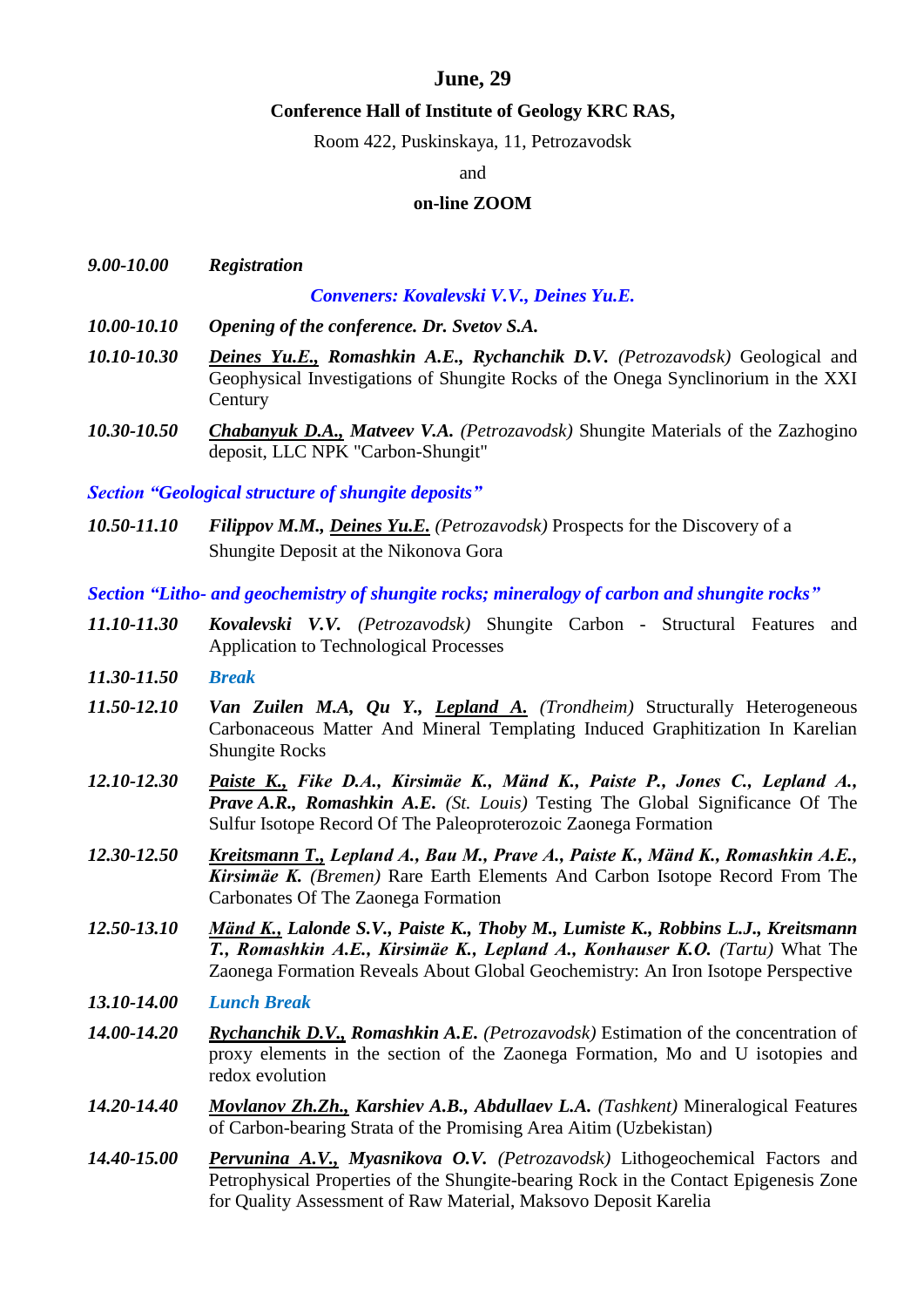- *15.00-15.20 Kotelnikov A.R., Akhmedzhanova G.M.,Suk N.I., Kotelnikova Z.A., Martynov K.V., Belousova E.O., Krinochkina O.K., Ananiev V.V. (Chernogolovka)* Study of Shungite Substance and Surface Water Composition of Shungite Deposits of Zaonezhye
- *15.20-15.40 Break*

*Section "Physicochemical properties of carbonaceous matter and shungite rocks and their transformation under the influence of natural and man-made factors"*

- *15.40-16.00 Biske N.S. (Petrozavodsk)* Comparative Raman Characteristics of Shungites and Metaanthracites of Contact-thermal Metamorphism
- *16.00-16.20 Ryabinkin S.V.* (Syktyvkar) Shungite rocks are probable oil and gas source rocks?
- *16.20-17.40 Excursions to the Museum of Precambrian Geology*

#### **June, 30**

#### **Conference Hall of Institute of Geology KRC RAS,**

Room 422, Puskinskaya, 11, Petrozavodsk

#### and

#### **on-line ZOOM**

#### *Conveners: Kovalevski V.V., Pervunina A.V.*

*Section "Scientific and technological aspects of the use of shungite rocks in large-scale industries (metallurgy, construction, agriculture, tires, rubber products, chemical complex, etc.)"*

- *10.00-10.20 Khachaturov A.A., Potapov E.E., Fionov A.S., Kolesov V.V., Reznichenko S.V. (Moscow)* Study of EMR Absorption of Various Natures by Shungite-filled Elastomeric Composites
- *10.20-10.40 Bobrov A.P., Potapov E.E., Reznichenko S.V., Miroshnikov Yu.P., Alimpiev S.V. (Moscow)* Development of a Technology for Producing Tire Rubber Mixtures with an Increased Dosage of Shungite
- *10.40-11.00 Potapov E.E., Bobrov A.P., Emelyanov S.V., Yuldashev T.U., Dudnik S.M., Salych E.G., Alimpiev S.V. (Moscow)* Study of the Possibilities of Using Shungite as a Carrier for the Ingredients of Rubber Compounds
- *11.00-11.20 Potapov E.E., Bobrov A.P., Emelyanov S.V., Reznichenko S.V., Alimpiev S.V. (Moscow)* New Research in the Field of Application of Shungite (Karelite) in Polymer Processing Industries
- *11.20-11.40 Break*
- *11.40-12.00 De Ales L., Vîlcu L., Eremeev T. (Galazzano)* Shungite in Synergy with Microorganisms and Enzymes for Sustainable Agriculture with Zero Pesticide Residues
- *12.00-12.20 Podolski Vl.P., Tyukov E.B., Chernousov D.I., Volkov V.V. (Voronezh)* The Use of Shungite-bitumen Binder to Increase the Wear Resistance of Asphalt Concrete Pavements
- *12.20-12.40 Podolski Vl.P., Volkov V.V., Vnukov A.N. (Voronezh)* Substantiation of the Possibility of Using Shungite as an Effective Radio-absorbing Material
- *12.40-14.00 Lunch Break*
- *14.00-14.20 Golubev Ye.A., Antonets I.V., Shcheglov V.I. (Syktyvkar)* Microwave reflective and absorbing properties of shungite microlayers